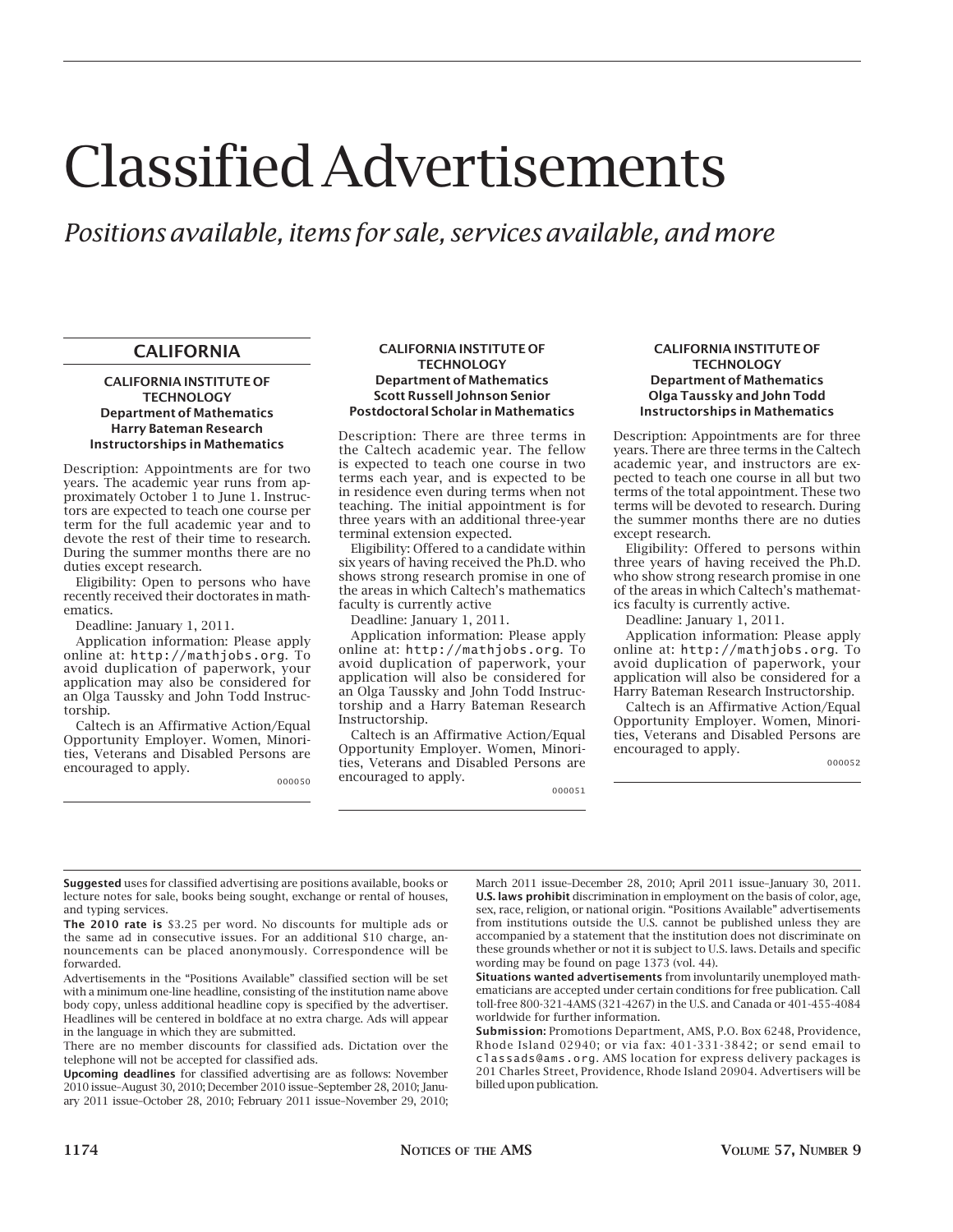#### **CALIFORNIA INSTITUTE OF TECHNOLOGY Department of Mathematics The Division of Physics, Mathematics, and Astronomy**

The Division of Physics, Mathematics, and Astronomy at the California Institute of Technology invites applications for a possible tenure-track position in Mathematics at the assistant professor level. We are particularly interested in the following research areas: Algebraic Geometry/Number Theory, Analysis/Dynamics, Combinatorics, Finite and Algebraic Groups, Geometry/Topology, Logic/Set Theory, and Mathematical Physics, but other fields may be considered. The term of the initial appointment is normally four years for a tenure-track assistant professor (with a possible to extension to as much as seven years). Appointment is contingent upon completion of the Ph.D. Exceptional candidates may also be considered at the associate or full professor level. We are seeking highly qualified applicants who are committed to a career in research and teaching. Applicants should apply online at: http://mathjobs.org.

Caltech is an Affirmative Action/Equal Opportunity Employer. Women and minorities are encouraged to apply.

000053

#### **MATHEMATICAL SCIENCES RESEARCH INSTITUTE Berkeley, CA**

MSRI invites applications for 40 Research Professors, 200 Research Members, and 30 semester-long Post-Doctoral Fellows in the following programs: Quantitative Geometry (August 15 to December 16, 2011), and Random Spatial Processes (January 09, 2012 to May 18, 2012). In addition a very small number of positions may be available as part of our Complementary Program. Research Professorships are intended for senior researchers who will be making key contributions to a program, including the mentoring of postdoctoral fellows, and who will be in residence for three or more months. Research Memberships are intended for researchers who will be making contributions to a program and who will be in residence for one or more months. Post-Doctoral Fellowships are intended for recent Ph.D.s. Interested individuals should carefully describe the purpose of their proposed visit, and indicate why a residency at MSRI will advance their research program. To receive full consideration, application must be complete, including all letters of support by the following deadlines: Research Professorships, October 01, 2010; Research Memberships, December 01, 2010; Postdoctoral Fellowships, December 01, 2010. Application information: http://www. msri.org/propapps/applications/ application\_material. The Institute is

committed to the principles of Equal Opportunity and Affirmative Action. 000031

#### **UNIVERSITY OF CALIFORNIA, DAVIS Department of Mathematics**

The Department of Mathematics at the University of California, Davis, is soliciting applications for the following positions to begin July 1, 2011. Applications will be accepted until the positions are filled. To receive full consideration, the application should be received by December 1, 2010. To apply, submit the AMS Cover Sheet and supporting documentation electronically through: http://www.mathjobs.org/.

1. An Assistant Professor in the area of Mathematical Biology. Applicants should have demonstrated excellence in mathematical modeling of biological phenomena, and the ability to reach across traditional boundaries in the life sciences and mathematics. Minimum qualifications for this position include a Ph.D. degree or its equivalent in the Mathematical Sciences and great promise in research and teaching. Duties include mathematical research, undergraduate and graduate teaching, and departmental and university service.

2. One or more Arthur J. Krener Assistant Professor positions, subject to budgetary and administrative approval. The Department seeks applicants with excellent research potential in areas of faculty interest and effective teaching skills. The annual salary of this position is \$52,350. Applicants for the Krener Assistant Professorship are required to have completed their Ph.D. by the time of their appointment, but no earlier than July 1, 2007. The appointment is renewable for a total of up to three years, assuming satisfactory performance in research and teaching. Additional information may be found at: http://math.ucdavis.edu/.

Postal address: Department of Mathematics, University of California, One Shields Avenue, Davis, CA 95616-8633.

The University of California is an Affirmative Action/Equal Opportunity Employer.

000044

#### **UNIVERSITY OF CALIFORNIA, LOS ANGELES Department of Mathematics Faculty Positions Academic Year 2011- 2012**

The Department of Mathematics solicits applications at the level of tenure-track/ tenure faculty with particular emphasis in applied mathematics. Salary is commensurate with the level of experience.

We also plan to make temporary and visiting appointments in the categories 1-5 below. Depending on the level, candidates must give evidence of potential or

demonstrated distinction in scholarship and teaching.

(1) E.R. Hedrick Assistant Professorships. Salary is \$61,200 and appointments are for three years. The teaching load is four-quarter courses per year.

(2) Computational and Applied Mathematics (CAM) Assistant Professorships. Salary is \$61,200, and appointments are for three years. The teaching load is normally reduced by research funding to two quarter courses per year.

(3) Program in Computing (PIC) Assistant Adjunct Professorships. Salary is \$65,500. Applicants for these positions must show very strong promise in teaching and research in an area related to computing. The teaching load is four one-quarter programming courses each year and one seminar every two years. Initial appointments are for one year and possibly longer, up to a maximum service of four years.

(4) Assistant Adjunct Professorships and Research Postdocs. Normally appointments are for one year, with the possibility of renewal. Strong research and teaching background required. The salary range is \$53,200-\$59,500. The teaching load for Adjuncts is six-quarter courses per year.

(5) Simons Postdoctoral Fellows. Salary is \$70,000 increased by 3% each year. Appointments are for three years. The teaching load is four courses over the three year period. Candidates must show exceptional research promise. Simons Postdoctoral Fellowships will be restricted to candidates who receive the Ph.D. in the academic year immediately preceding that in which they would become Simons Postdoctoral Fellows. This position is funded by the Simons Foundation.

If you wish to be considered for any of these positions you must submit an application and supporting documentation electronically via: http://www. mathjobs.org.

For fullest consideration, all application materials should be submitted on or before, December 8, 2010. Ph.D. is required for all positions.

UCLA and the Department of Mathematics have a strong commitment to the achievement of excellence in teaching and research and diversity among its faculty and staff. The University of California is an Equal Opportunity/Affirmative Action Employer. The University of California asks that applicants complete the Equal Opportunity Employer survey for, Letters and Science, at the following URL: http:// cis.ucla.edu/facultysurvey. Under Federal law, the University of California may employ only individuals who are legally authorized to work in the United States as established by providing documents specified in the Immigration Reform and Control Act of 1986.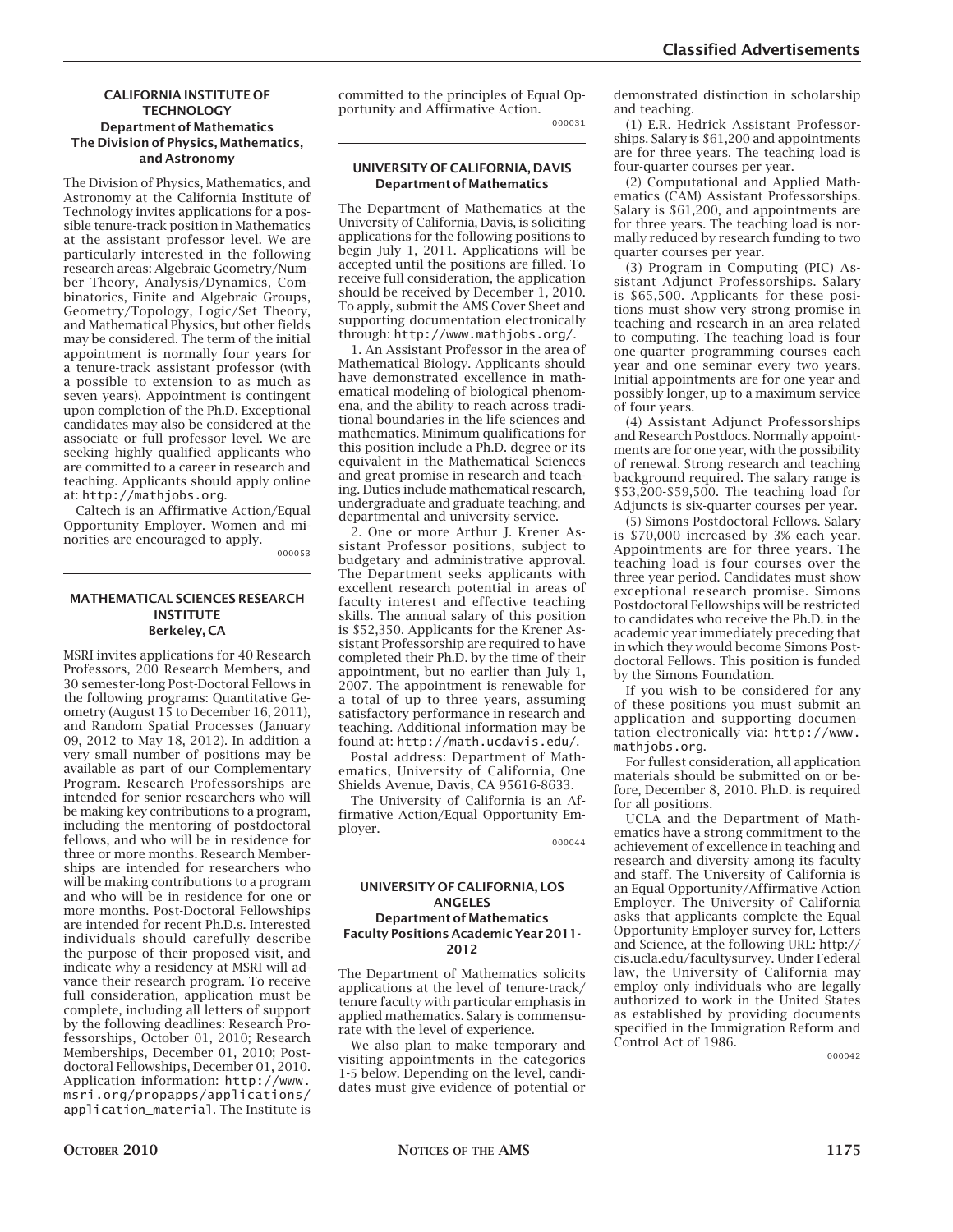# **CONNECTICUT**

#### **UNIVERSITY OF CONNECTICUT Department of Mathematics Assistant Professor**

The Department of Mathematics at the University of Connecticut invites applicants for a tenure-track position at the Assistant Professor level starting in Fall 2011. Highly qualified candidates in all mathematical disciplines are encouraged to apply, but logic, geometry and topology, and numerical linear algebra and numerical analysis are areas of particular, but not exclusive, focus of the search.

Minimum Qualifications: A completed Ph.D. in Mathematics by August 23, 2011; and demonstrated evidence of excellent teaching ability and outstanding research potential.

Preferred Qualifications: Research focus of logic, geometry and topology, and numerical linear algebra and numerical analysis; and the ability to contribute through research, teaching and/or public engagement to the diversity and excellence of the learning experience.

Position is at the Storrs campus. Candidates may have the opportunity to work at the campuses at Avery Point, Hartford, Stamford, Torrington, Waterbury, and West Hartford.

Review of applications will begin on November 15, 2010, and continue until the position is filled. Applications and at least 3 letters of reference should be submitted online at: http://www.mathjobs.org/ jobs. Questions or requests for further information should be sent to the Hiring Committee at: email: mathhiring@ uconn.edu.

The University of Connecticut is an Equal Opportunity and Affirmative Action Employer. We enthusiastically encourage applications from underrepresented groups, including minorities, women, and people with disabilities.

000062

### **ILLINOIS**

#### **THE UNIVERSITY OF CHICAGO Department of Mathematics**

The University of Chicago Department of Mathematics invites applications for the following positions: 1. L.E. Dickson Instructor: This is open to mathematicians who have recently completed or will soon complete a doctorate in mathematics or a closely related field,and whose work shows remarkable promise in mathematical research and teaching. The appointment typically is for two years, with the possibility of renewal for a third year. The teaching obligation is up to four one-quarter courses per year. 2. Simons Fellow (at the rank of Dickson Instructor): This is open to candidates who receive the Ph.D. within the period

September 1, 2010 through August 31, 2011. The duration of the fellowship is three years, and the teaching obligation is four one-quarter courses during the three year fellowship. This appointment would be at the University's rank of Dickson Instructor but would also carry the title of Simons Fellow within the Department of Mathematics. 3. Assistant Professor: This is open to mathematicians who are further along in their careers, typically two or three years past the doctorate. These positions are intended for mathematicians whose work has been of outstandingly high caliber. Appointees are expected to have the potential to become leading figures in their fields. The appointment is generally for three years, with a teaching obligation of three one-quarter courses per year. Applicants will be considered for any of the positions above which seem appropriate. Complete applications consist of (a) a cover letter, (b) a curriculum vitae, (c) three or more letters of reference, at least one of which addresses teaching ability, and (d) a description of previous research and plans for future mathematical research. Applicants are strongly encouraged to include information related to their teaching experience, such as a teaching statement or evaluations from courses previously taught, as well as an AMS cover sheet. If you have applied for an NSF Mathematical Sciences Postdoctoral Fellowship, please include that information in your application, and let us know how you plan to use it if awarded. If you are eligible for the Simons Fellowship and wish to be considered for it, please indicate this in your cover letter. Applications must be submitted online through: http:// www.mathjobs.org. Questions may be directed to: apptsec@math.uchicago. edu. We will begin screening applications on December 1, 2010. Screening will continue until all available positions are filled. The University of Chicago is an Equal Opportunity/Affirmative Action Employer. 000041

**MASSACHUSETTS**

#### **BOSTON COLLEGE Department of Mathematics Post-doctoral Position**

The Department of Mathematics at Boston College invites applications for a postdoctoral position beginning September 2011. This position is intended for a new or recent Ph.D. with outstanding potential in research and excellent teaching. This is a 3-year Visiting Assistant Professor position, and carries a 2-1 annual teaching load. Research interests should lie within Number Theory or Representation Theory or related areas. Candidates should expect to receive their Ph.D. prior to the start of the position and have received the Ph.D. no earlier than Spring 2010.

Applications must include a cover letter, description of research plans, curriculum vitae, and four letters of recommendation, with one addressing the candidate's teaching qualifications. Applications received no later than January 1, 2011 will be assured our fullest consideration. Please submit all application materials through: http://MathJobs.org.

Applicants may learn more about the department, its faculty and its programs and about Boston College at http://www. bc.edu/math. Email inquiries concerning this position may be directed to: postdoc-search@bc.edu. Boston College is an Affirmative Action/Equal Opportunity Employer. Applications from women, minorities and individuals with disabilities are encouraged.

000056

#### **BOSTON COLLEGE Department of Mathematics Tenure-Track Positions**

The Department of Mathematics at Boston College invites applications for four tenure-track positions at the level of Assistant Professor beginning in September 2011, two in Number Theory or related areas, including Algebraic Geometry and Representation Theory; and two in Geometry/Topology or related areas. In exceptional cases, a higher level appointment may be considered. The teaching load for each position is three semester courses per year.

Requirements include a Ph.D. or equivalent in Mathematics awarded in 2009 or earlier, a record of very strong research combined with outstanding research potential, and demonstrated excellence in teaching mathematics.

A completed application should contain a cover letter, a description of research plans, a statement of teaching philosophy, curriculum vitae, and at least four letters of recommendation. One or more of the letters of recommendation should directly comment on the candidate's teaching credentials.

Applications completed no later than November 1, 2010 will be assured our fullest consideration. Please submit all application materials through: http:// MathJobs.org.

Applicants may learn more about the department, its faculty and its programs, and about Boston College at: http:// www.bc.edu/math. Electronic inquiries concerning these positions ma y be directed to: math-search@bc.edu. Boston College is an Affirmative Action/Equal Opportunity Employer. Applications from women, minorities and individuals with disabilities are encouraged.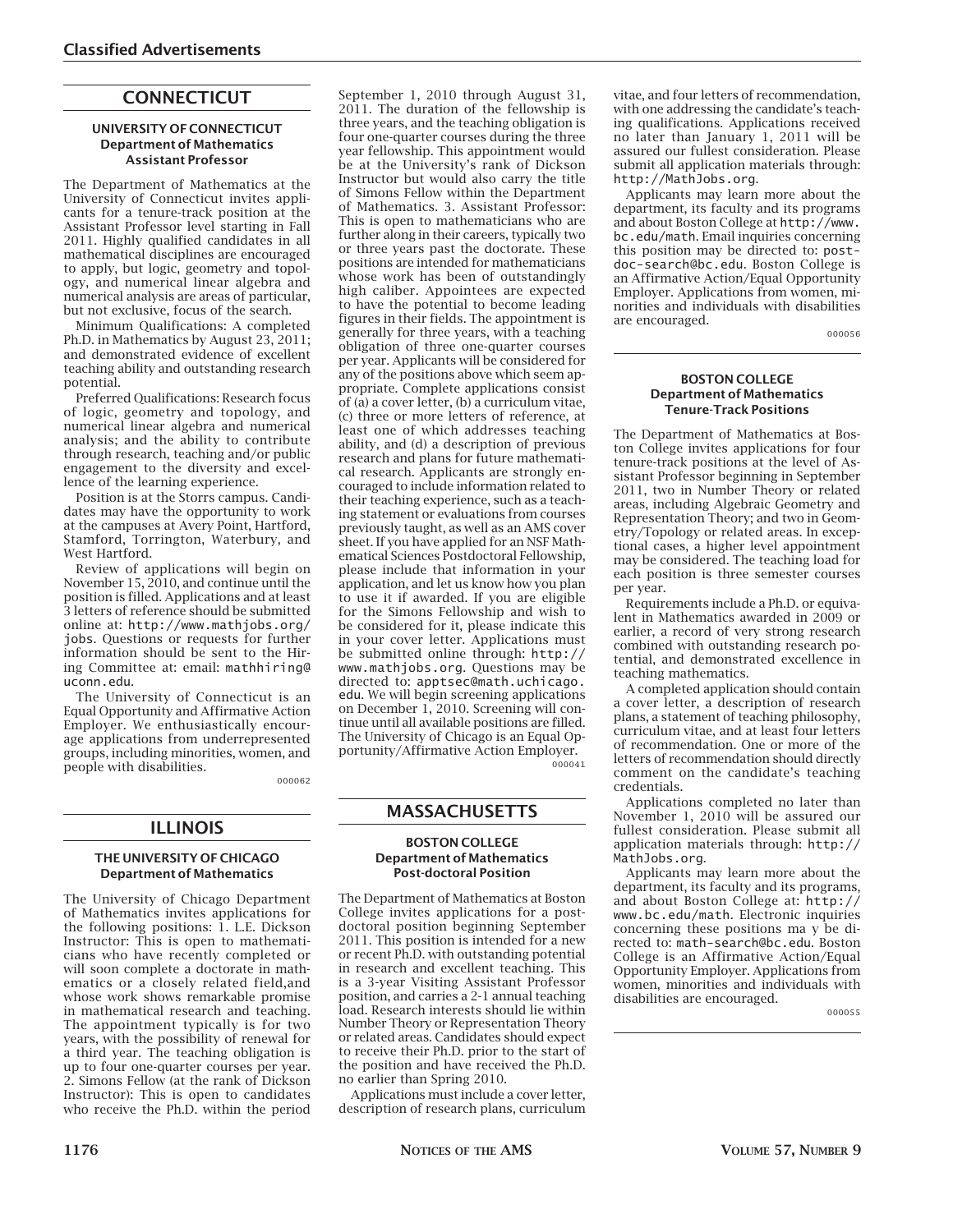#### **MASSACHUSETTS INSTITUTE OF TECHNOLOGY Department of Mathematics Positions for Faculty and Instructors**

The Mathematics Department at MIT is seeking to fill positions in Pure and Applied Mathematics and Statistics, at the level of Simons Postdoctoral Fellow, Instructor, Assistant Professor and higher, beginning September 2011. Appointments are based primarily on exceptional research qualifications. Appointees will be expected to fulfill teaching duties and to pursue their own research program. A Ph.D. is required by the employment start date.

For more information, and to apply, please visit www.mathjobs.org.

To receive full consideration, please submit applications by December 1, 2010. Recommendations should be submitted through: http://mathjobs.org but may also be sent as PDF attachments to: email: hiring@math.mit.edu, or as paper copies mailed to: Mathematics Search Committee, Room 2-345, Department of Mathematics, MIT, 77 Massachusetts Ave., Cambridge, MA 02139-4307.

Please do not mail or e-mail duplicates of items already submitted via http:// mathjobs.

MIT is an Equal Opportunity, Affirmative Action Employer.

000058

### **NEW JERSEY**

#### **PRINCETON UNIVERSITY School of Mathematics Institute for Advanced Study**

The School of Mathematics has a limited number of memberships some with financial support for research in mathematics and computer science at the Institute during the 2011-2012 academic year.

During the 2011-2012 academic year, Professors Helmut Hofer of the Institute and John Mather of Princeton University will lead a program on symplectic dynamics. There will be weekly seminars and a couple of workshops.

The mathematical theory of dynamical systems provides tools to understand the complex behavior of many important physical systems. Of particular interest are Hamiltonian systems. Since Poincare's fundamental contributions, many mathematical tools have been developed to understand such systems. Surprisingly these developments led to the creation of two seemingly unrelated mathematical disciplines: the field of dynamical systems and the field of symplectic geometry. In view of the significant advances in both fields, it seems timely to have a program that aims at the development of the common core, which potentially should lead to a new field with highly integrated ideas from both disciplines. Of particular

interest will be the study of dynamics of area-preserving disk maps, the ramifications of new symplectic techniques in three-dimensional hydrodynamics, as well as questions about the utility of the symplectic pseudoholomorphic curve techniques in questions related to KAM and Aubry-Mather theory.

Recently the School established the von Neumann Fellowships, and up to six of these fellowships will be available for the 2011-2012 year. To be eligible for a von Neumann Fellowship, applicants should be at least five, but no more than fifteen, years following the receipt of their Ph.D.

The Veblen Research Instructorship is a three-year position which the School of Mathematics and the Department of Mathematics at Princeton University established in 1998. Three-year instructorships will be offered each year to candidates in pure and applied mathematics who have received their Ph.D. within the last three years. The first and third year of the instructorship will be spent at Princeton University and will carry regular teaching responsibilities. The second year will be spent at the Institute and dedicated to independent research of the instructor's choice.

Application materials may be requested from Applications, School of Mathematics, Institute for Advanced Study, Einstein Drive, Princeton, NJ 08540; email: applications@math.ias.edu. After June 1, 2010 applications may be made online at: http://applications.ias.edu/ login.php. Application deadline is December 1, 2010. You can also see our listing on http://www.mathjobs.org.

The Institute for Advanced Study is committed to diversity and strongly encourages applications from women. and minorities.

000035

### **NEW YORK**

#### **CORNELL UNIVERSITY Department of Mathematics HC Wang Assistant Professor**

The Department of Mathematics at Cornell University invites applications for two or more H.C. Wang Assistant Professors, nonrenewable, 3-year position beginning July 1, 2011, pending administrative approval. Successful candidates are expected to pursue independent research at Cornell and teach three courses per year. A Ph.D. in mathematics is required. The Department actively encourages applications from women and minority candidates.

Applicants must apply electronically at: http://www.mathjobs.org.

For information about our positions and application instructions, see: http:// www.math.cornell.edu/Positions/ facpositions.html. Applicants will be automatically considered for all eligible positions. Deadline December 1, 2010. Early applications will be regarded favorably. Cornell University is an Affirmative Action/Equal Opportunity Employer and Educator.

000046

#### **CORNELL UNIVERSITY Department of Mathematics RTG NSF Postdoctoral Positions**

The probability group at Cornell invites applications from recent PhD recipients for postdoc positions (Visiting Assistant Professors) beginning July 1, 2011. These positions are funded each year by Cornell University and a Research Training Grant from the National Science Foundation. The usual term is two years, with a two course teaching load each year. The salary is \$50,000 plus \$10,000 supplemental summer support per year.

All applicants must be US citizens, nationals or permanent residents, who have had their Ph.D.'s for less than 18 months or are graduate students who will complete their PhD requirements by the position start date. The Department actively encourages applications from women and minority candidates.

Applicants are required to apply electronically at: http://www.mathjobs.org.

For information about these positions and application instructions, see: http:// www.math.cornell.edu/Positions/ facpositions.html.

For full consideration, please submit application by January 1, 2011. Successful candidates will be invited for interviews in late January, early February.

Cornell University is an Affirmative Action/Equal Opportunity Employer and Educator.

000048

#### **CORNELL UNIVERSITY Department of Mathematics Tenure/Tenure-Track Position**

The Department of Mathematics at Cornell University invites applications for a tenure-track Assistant Professor position, or higher rank, pending administrative approval, starting July 1, 2011. Applications in all areas of Mathematics will be considered with a priority given to probability. The Department actively encourages applications from women and minority candidates.

Applicants are strongly encouraged to apply electronically at: http://www. mathjobs.org.

For information about our positions and application instructions, see: http:// www.math.cornell.edu/Positions/ facpositions.html. Applicants will be automatically considered for all eligible positions. Deadline November 1, 2010. Early applications will be regarded favorably. Cornell University is an Affirmative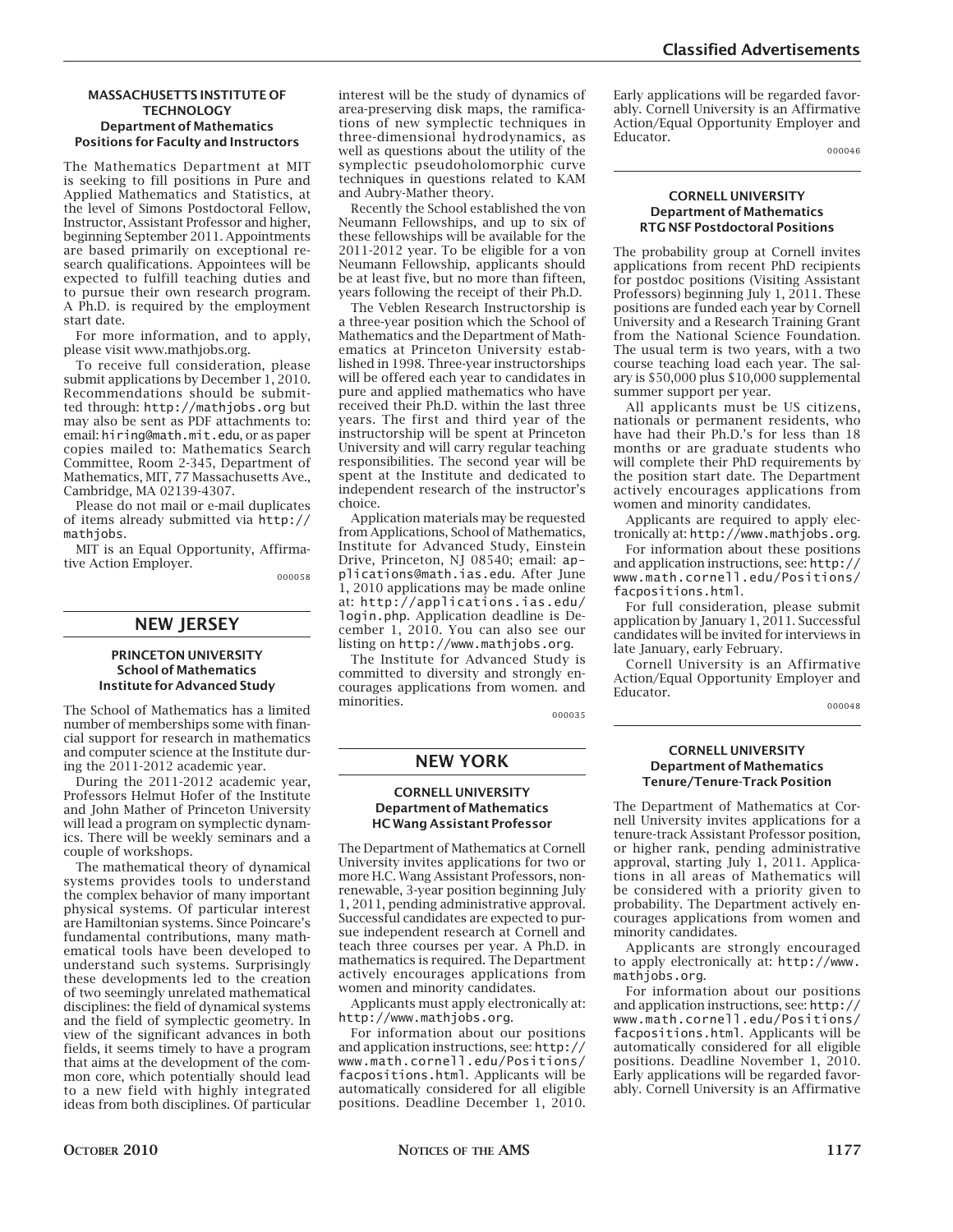Action/Equal Opportunity Employer and Educator.

#### 000045

#### **CORNELL UNIVERSITY Department of Mathematics Visiting Professor Positions**

The Department of Mathematics at Cornell University invites applications for possible visiting positions, academic year or one semester teaching positions (rank based on experience) beginning August 16, 2011. We are seeking candidates who have excellent teaching skills. The teaching load varies from 1-4 courses per year, depending on the individual and the availability of courses. Candidates with teaching and research interests compatible with current faculty are sought. The Department actively encourages applications from women and minority candidates.

Applicants are strongly encouraged to apply electronically at: http://www. mathjobs.org.

For information about our positions and application instructions, see: http:// www.math.cornell.edu/Positions/ facpositions.html. Applicants will be automatically considered for all eligible positions. Deadline December 1, 2010. Early applications will be regarded favorably. Cornell University is an Affirmative Action/Equal Opportunity Employer and Educator.

000047

# **NORTH CAROLINA**

#### **NORTH CAROLINA STATE UNIVERSITY Department of Mathematics**

The Mathematics Department at North Carolina State University invites applications for a tenure-track position in applied analysis beginning Fall 2011, depending on the availability of funding. We are seeking an exceptionally well-qualified individual with research interests compatible with those in the department. Candidates must have a Ph.D. in the mathematical sciences, an outstanding research program, a commitment to effective teaching at the undergraduate and graduate levels and demonstrated potential for excellence in both research and teaching. She or he will likely have had successful post-doctoral experience. The Department of Mathematics has strong research programs in both pure and applied mathematics. Many members of the department participate in interdisciplinary programs and research groups on campus and in the broader Research Triangle community. More information about the department can be found at http://www.math.ncsu.edu.

To submit your application materials, go to: http://www.mathjobs.org/jobs/ ncsu. Include a vita, at least three letters of recommendation, and a description of current and planned research. To be considered for this position please also go to: http://jobs.ncsu.edu/applicants/Central?quickFind=87399 and complete a Faculty Profile for the position.

Write to: email: math-jobs@math. ncsu.edu for questions concerning this position.

AA/EOE. In addition, NC State welcomes all persons without regard to sexual orientation. The College of Physical and Mathematical Sciences welcomes the opportunity to work with candidates to identify suitable employment opportunities for spouses or partners. For ADA accommodations, please contact Human Resources by email at employment@ncsu. edu or by calling (919) 515-2135. Applications received by November 15, 2010 will be given priority.

000059

#### **NORTH CAROLINA STATE UNIVERSITY Department of Mathematics**

The Mathematics Department at North Carolina State University invites applications for one or more tenure-track position beginning Fall 2011, depending on the availability of funding. We are seeking exceptionally well-qualified individuals with research interests compatible with those in the department. All areas of pure and applied mathematics will be considered. Candidates must have a Ph.D. in the mathematical sciences, an outstanding research program, a commitment to effective teaching at the undergraduate and graduate levels and demonstrated potential for excellence in both research and teaching. She or he will likely have had successful post-doctoral experience. The Department of Mathematics has strong research programs in both pure and applied mathematics. Many members of the department participate in interdisciplinary programs and research groups on campus and in the broader Research Triangle community. More information about the department can be found at: http:// www.math.ncsu.edu.

To submit your application materials, go to: http://www.mathjobs.org/jobs/ ncsu. Include a vita, at least three letters of recommendation, and a description of current and planned research. To be considered for this position please also go to: http://jobs.ncsu.edu/applicants/Central?quickFind=87396 and complete a Faculty Profile for the position.

Write to: email: math-jobs@math. ncsu.edu for questions concerning this position.

AA/EOE. In addition, NC State welcomes all persons without regard to sexual orientation. The College of Physical and Mathematical Sciences welcomes the opportunity to work with candidates to identify suitable employment opportunities for spouses or partners. For ADA accommodations, please contact Human Resources by email at: employment@ncsu.edu or by calling (919) 515-2135. Applications received by November 15, 2010 will be given priority.

000060

#### **NORTH CAROLINA STATE UNIVERSITY Department of Mathematics**

The Mathematics Department at North Carolina State University invites applications for the LeRoy Martin Professorship in Mathematics. We are seeking exceptionally well-qualified individuals with research interests compatible with those in the department. All areas of pure and applied mathematics will be considered. Candidates must have a Ph.D. in the mathematical sciences. The successful applicant will have an internationally recognized research program, a commitment to effective teaching at the undergraduate and graduate levels, a strong record of mentoring PhD students, and demonstrated ability to attract external funding. The Department of Mathematics has strong research programs in both pure and applied mathematics. Many members of the department participate in interdisciplinary programs and research groups on campus and in the broader Research Triangle community. More information about the department can be found at: http://www.math.ncsu.edu.

To submit your application materials, go to: http://www.mathjobs.org/jobs/ ncsu. Include a vita, at least four letters of recommendation, and a description of current and planned research.

Write to: email: math-jobs@math. ncsu.edu for questions concerning this position.

AA/EOE. In addition, NC State welcomes all persons without regard to sexual orientation. The College of Physical and Mathematical Sciences welcomes the opportunity to work with candidates to identify suitable employment opportunities for spouses or partners. For ADA accommodations, please contact Human Resources by email at: employment@ncsu.edu or by calling (919) 515-2135.

000061

# **OREGON**

#### **UNIVERSITY OF OREGON Department of Mathematics**

The University of Oregon department of mathematics seeks applicants for a fulltime tenure-related position in the area of probability at the rank of Assistant Professor. Minimum qualifications are a Ph.D. in mathematics or closely related field. An outstanding research record, and active participation and excellence in teaching at the undergraduate and graduate levels will be the most important criteria for selection. Please see http:// hr.uoregon.edu/jobs/ for a full posi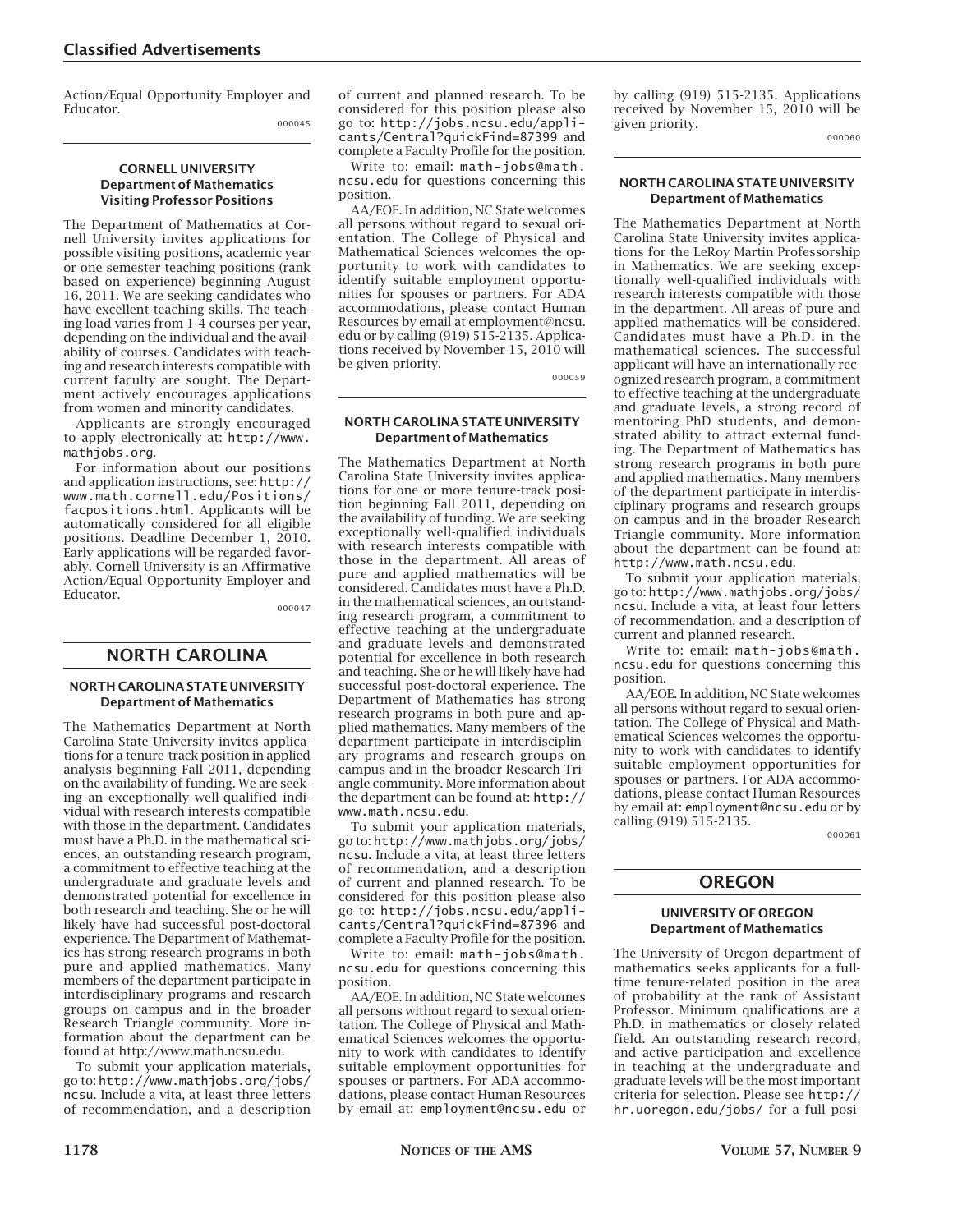tion announcement. Applicants should provide a standard AMS cover page, CV, research statement, and three letters of recommendation and apply online at: http://mathjobs.org. Deadline for applications: December 15, 2010. Candidates should have the ability to work effectively with a diverse community. The University of Oregon is an EO/AA/ADA institution committed to cultural diversity.

000063

# **PENNSYLVANIA**

#### **PENN STATE UNIVERSITY Assistant Professor of Math Education**

Penn State Lehigh Valley invites applications for Assistant Professor of Math Education (tenure-track). Teach three courses each semester, including math methods course, for elementary education majors, and lower level math courses for education majors, using traditional and hybrid delivery modes. Publish in refereed journals. Participate in service activities. Ph.D./Ed.D. in mathematics, math education, or related field (will consider ABD candidates) and preschool, elementary, or middle school teaching experience required. Expect evidence of potential in research and publication. To learn more about the campus and Penn State, visit http://www.psu.edu/ur/cmpcoll. html. To learn more about the position and how to apply, visitL http://www. psu.jobs/Search/Opportunities. html; follow "Faculty" link. AA/EOE.

000036

### **SOUTH CAROLINA**

#### **COLLEGE OF CHARLESTON Department of Mathematics**

Applications are invited for at least one tenure-track position at the Assistant Professor level beginning August 16, 2011. The Mathematics Department at the College of Charleston when fully-staffed has 34 full-time faculty members and offers the B.S. and M.S. degrees in mathematics. Candidates must have a Ph.D. in one of the mathematical sciences, potential for continuing research, and commitment to excellence in teaching. Some preference will be given to individuals in the broad area of analysis and who have the potential to contribute to interdisciplinary offerings, however exceptionally strong candidates in all areas will be considered. The normal teaching load is nine hours per week, and the salary is competitive. A minimal application will consist of a vita, narratives on research and teaching, and at least three letters of recommendation which, combined, must address both teaching and research. All materials should be submitted to the College of Charleston at: http://mathjobs.org. For demographic purposes only, candidates must respond yes or no to the Citizen/Residency field. Additional information about the department and its programs, including the interdisciplinary Discovery Informatics program, is available at: http://math. cofc.edu and http://discovery.cofc. edu. Review of applications for on-campus interviews will begin as applications are received, and applications will be accepted until the position is filled. The College of Charleston is an Equal Opportunity / Affirmative Action Employer and encourages applications from minority and women candidates.

000054

# **TEXAS**

#### **TEXAS A&M UNIVERSITY The Department of Mathematics**

The Department of Mathematics anticipates up to six openings for postdoctoral positions at the level of Visiting Assistant Professor, subject to budgetary approval. Our Visiting Assistant Professor positions are three-year appointments and carry a three-course-per-year teaching load. They are intended for those who have recently received their Ph.D.s and preference will be given to mathematicians whose research interests are close to those of our regular faculty members. We also anticipate up to six short-term (semester or year-long) visiting positions at various ranks, depending on budget. A complete dossier should be received by December 15, 2010. Early applications are encouraged since the department will start the review process in October 2010. Applicants should send the completed "AMS Application Cover Sheet", a vita, a summary statement of research and teaching experience, and arrange to have letters of recommendation sent to: Faculty Hiring, Department of Mathematics, Texas A&M University, 3368 TAMU, College Station, Texas 77843-3368. Further information can be obtained from: http://www.math. tamu.edu/hiring.

Texas A&M University is an Equal Opportunity Employer. The university is dedicated to the goal of building a culturally diverse and pluralistic faculty and staff committed to teaching and working in a multicultural environment, and strongly encourages applications from women, minorities, individuals with disabilities, and veterans. The university is responsive to the needs of dual career couples.

000034

#### **TEXAS A&M UNIVERSITY-KINGSVILLE Department of Mathematics Department Chair**

The Department of Mathematics at Texas A&M University-Kingsville invites applications for Department Chair, beginning August 2010 and pending budgetary approval. The position will be filled at the rank of Associate or Professor based on experience. Candidates must have a Ph.D. in mathematics, Mathematics Education or Statistics and must demonstrate a history of excellence in teaching, scholarly research and excellent English communication skills. Experience in academic administration at the department level or higher is desirable. Review of applications will begin December 1 2010, although application will be accepted until the position is filled. Submit letter of application, C.V., statement of teaching and administrative philosophy, research interests, graduate transcripts and three letters of reference online at: http://javjobs.tamuk.edu/ and to Wanda Badger, Administrative Assistant II, Department of Mathematics, MSC 172, 700 University Blvd., Kingsville Tx. 78363. Inquiries can be made to 361- 593-3517 or w-badger@tamuk.edu. For review of application, applicants may submit unofficial transcripts to http:// Javjobs. However, prior to issuing a letter of appointment, official transcripts must be received directly from each regionally accredited degree granting institution by the office of the Provost. If transcripts are from an international institution, it is the responsibility of the prospective faculty member to have the transcripts translated and evaluated by an approved credential evaluator (AACRAO). EEO/AA/ADA.

000066

#### **TRINITY UNIVERSITY Department of Mathematics Chair and Tenured Faculty Appointment**

The Department of Mathematics at Trinity University in San Antonio, Texas invites applications for the position of departmental chair. Appointment will be at the rank of associate or full professor with tenure in an area of applied mathematics. The position requires extensive experience in undergraduate education, and a record of excellence in teaching, research and service. We seek an individual with vision who is a skilled leader, a supportive colleague and an accomplished educator/ scholar. Experience in fiscal affairs is desirable. The department recently received an institutional five-year NSF-UBM grant and an NIH research grant. For further information on our department, please visit our web page at: http://www.trinity.edu/math. Review of applications will begin October 15, 2010 and continue until the position is filled.

To apply, please submit curriculum vita and a letter addressing all desired attributes indicated in the paragraph above to:

Trinity University

Department of Mathematics Attn: Dr. Saber Elaydi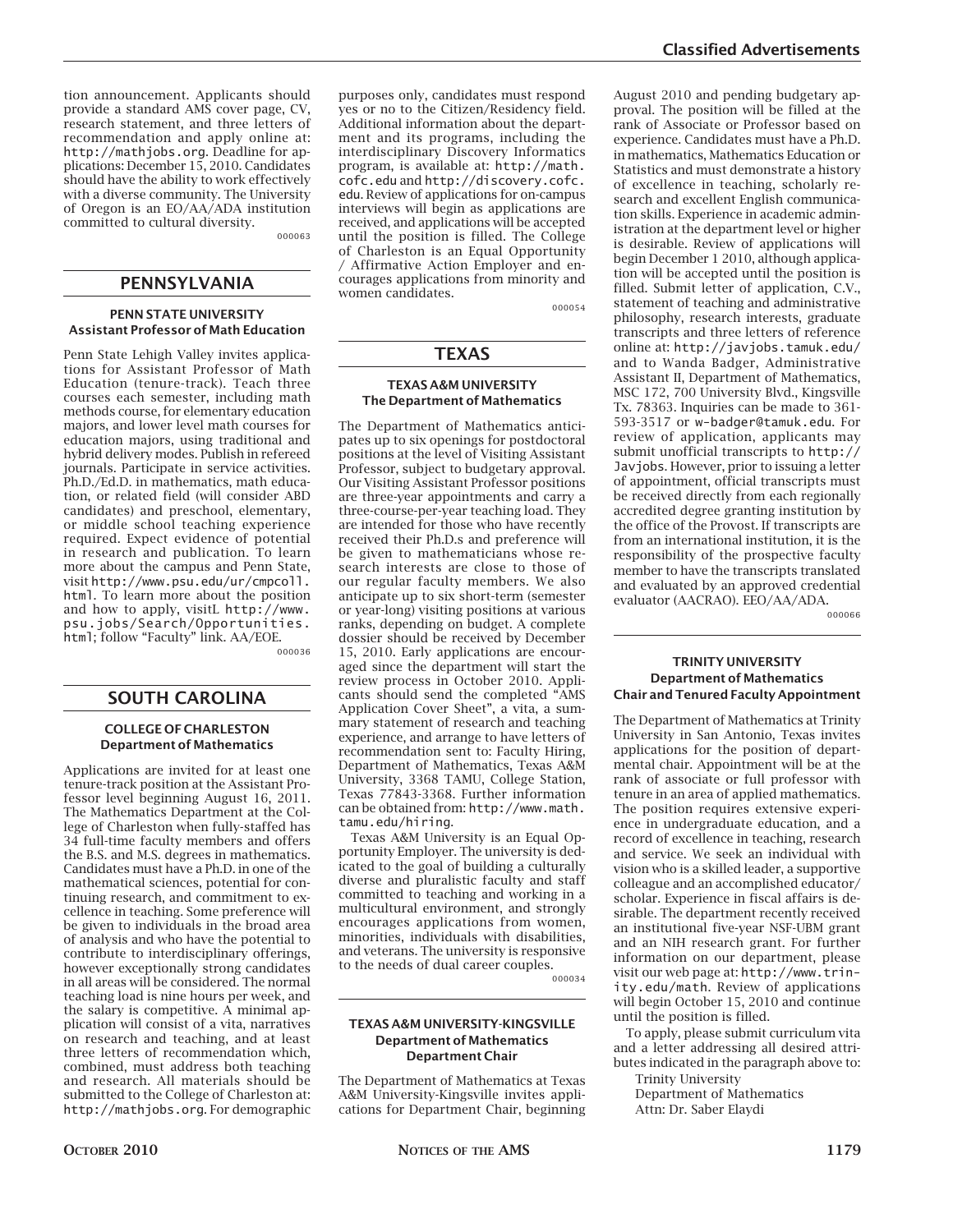One Trinity Place San Antonio, TX 78212

or: email: selaydi@trinity.edu. Trinity University is an Equal Opportunity Employer. Women and minority candidates are strongly encouraged to apply. 000049

# **UTAH**

#### **UNIVERSITY OF UTAH Department of Mathematics**

The Department of Mathematics at the University of Utah invites applications for the following positions:

Full-time tenure-track or tenured appointments at the level of assistant, associate, or full professor in all areas of mathematics and statistics.

Three-year Scott, Wylie, and Burgess Assistant Professorships.

Please see our website at: http:// www.math.utah.edu/positions for information regarding available positions, application requirements and deadlines. Applications must be completed through the website: http://www.mathjobs.org.

The University of Utah is an Equal Opportunity, Affirmative Action Employer and encourages applications from women and minorities, and provides reasonable accommodation to the known disabilities of applicants and employees.

The University of Utah values candidates who have experience working in settings with students from diverse backgrounds, and possess a strong commitment to improving access to higher education for historically underrepresented students. 000057

### **WASHINGTON**

#### **UNIVERSITY OF WASHINGTON Department of Mathematics**

Applications are invited for a non-tenuretrack Acting Assistant Professor position. The appointment is for a period of up to three years to begin in September 2011. Applicants are required to have a Ph.D. by the starting date, and to be highly qualified for undergraduate and graduate teaching and independent research.

Applications should include should include the American Mathematical Society's Cover Sheet for Academic Employment, a curriculum vitae, statements of research and teaching interests, and three letters of recommendation. We prefer applications and supporting materials to be submitted electronically via: http://www. mathjobs.org. Application materials may also be mailed to: Appointments Committee Chair (AAP position), Department of Mathematics, Box 354350, University of Washington, Seattle, WA 98195-4350. Priority will be given to applicants whose

complete applications, including recommendations, are received by December 15, 2010.

The University of Washington is building a culturally diverse faculty and strongly encourages applications from female and minority candidates. The University is an Equal Opportunity/Affirmative Action employer.

000043

# **WISCONSIN**

#### **UNIVERSITY OF WISCONSIN–MADISON Department of Mathematics**

The Department of Mathematics is accepting applications for an assistant professor (tenure-track) position beginning August 29, 2011. Applications are invited in all areas of mathematics. Candidates should exhibit evidence of outstanding research potential, normally including significant contributions beyond the doctoral dissertation. A strong commitment to excellence in instruction is also expected. Additional departmental information is available on our website: http://www. math.wisc.edu.

An application packet should include a completed AMS Standard Cover Sheet, a curriculum vitae which includes a publication list, and brief descriptions of research and teaching to. Application packets should be submitted electronically to: http://www.mathjobs.org. Applicants should also arrange to have sent, to the above URL address, three to four letters of recommendation, at least one of which must discuss the applicant's teaching experiences, capabilities and potential. To ensure full consideration, application packets must be received by November 8, 2010. Applications will be accepted until the position is filled. The Department of Mathematics is committed to increasing the number of women and minority faculty. The University of Wisconsin is an affirmative action, equal opportunity employer and encourages applications from women and minorities. Unless confidentiality is requested in writing, information regarding the applicants must be released upon request. Finalists cannot be guaranteed confidentiality. A background check may be required prior to employment.

000064

# **BRAZIL**

#### **INSTITUTO DE MATÉMATICA PURA E APLICADA IMPA**

**Rio de Janeiro, Brasil**

The Instituto de Matématica Pura e Aplicada (IMPA), invites applications for the S.S. Chern Chair in Geometry, and the J. Simons Chair in Geometry, sponsored by the Simons Foundation and the Brazilian Ministry of Science and Technology. The first recruitment for these chairs will be in Differential Geometry as two tenuretrack positions. Tenure will be considered during the first four years. The monthly salary will be between R\$ 11,300 and R\$ 15,000 (about US\$ 6,250 and US\$ 8,300 respectively at the June 23, 2010 exchange rate). During the first four years there will be also a monthly research allotment of R\$ 2,500 (about US\$1,400). Applications should be sent to: chair@impa.br until October 31, 2010. The decisions will be made by January 10, 2011. The appointees should begin their engagement at IMPA any time between March 1, 2011 and September 1, 2011. Further inquiries should be addressed to the same e-mail address. For information on application submissions, see: http://www.impa.br/opencms/ en/pesquisa/chairsopening.html.

#### **INSTITUTO DE MATÉMATICA PURA E APLICADA IMPA Rio de Janeiro, Brasil**

The Instituto de Matématica Pura e Aplicada (IMPA), invites applications for six two-year post-doctoral positions, with a monthly take-home salary of R\$ 7.500 (about US\$ 4,200 at the June 28, 2010 exchange rate). Two of these positions are a donation of João Moreira Salles and Pedro Moreira Salles, and are open to candidates in mathematics. Two additional positions are open to candidates in any field of mathematics. One position is reserved for candidates working on Mathematical Economics, and the remaining one is targeted on candidates able to build a bridge between IMPA research and the industrial sector (this position is open to candidates with doctorates in fields other than mathematics). Candidates must have obtained their Ph.D. degrees after March 31, 2007. IMPA, located in Rio de Janeiro, Brazil, is widely recognized as one of the leading mathematical research centers worldwide. Its main goal is the generation of high-level mathematical research. It offers also graduate level programs at the Ph.D. and MSc level. Currently, its faculty includes specialists in Real and Complex Dynamical Systems, Analysis, Algebra, Geometry, Probability, Fluid Dynamics, Optimization, Mathematical Economics and Computer Graphics. Applications should be sent to: pdopen@impa.br until December 31, 2010. Decision will be announced around March 1, 2011. Accepted candidates should start their activities at IMPA between May 1, 2011 and September 1, 2011. Further inquiries should be addressed to the same e-mail address. For information on application submissions, see: http://www.impa.br/opencms/en/ pesquisa/pdopen.html.